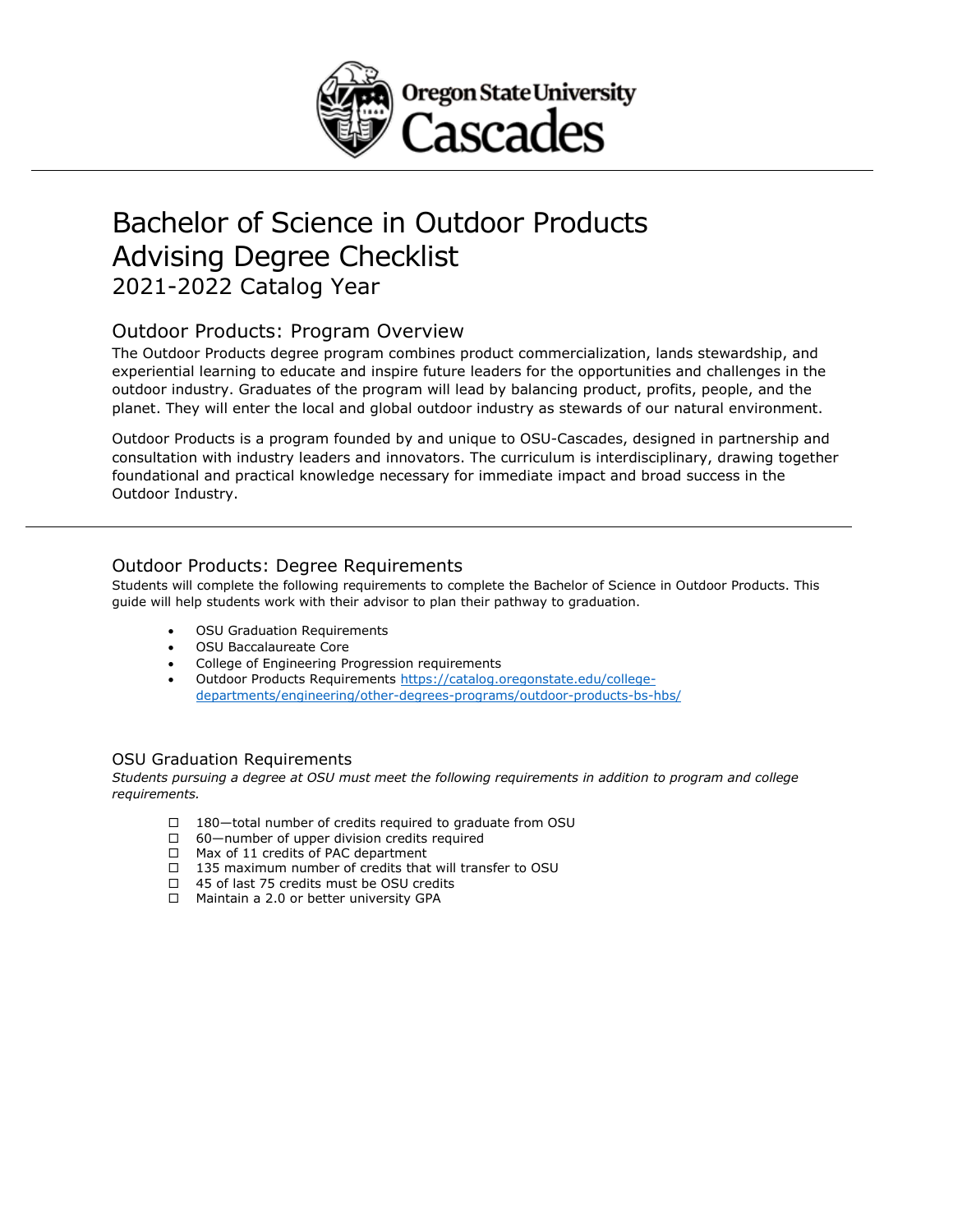### OSU Baccalaureate Core Requirements (Bacc Core)

Complete all Bacc Core using the OSU-Cascades Bacc Core course guide. Students who have an AAOT or ASOT have all Skills and Perspectives completed. Students still need to complete Synthesis requirements.

Use the OSU-Cascades Bacc Core Course Guide to select approved Bacc Core courses in each category.

| Requirement                            | Course                                                      | Grade |
|----------------------------------------|-------------------------------------------------------------|-------|
| <b>Skills (17)</b>                     |                                                             |       |
| Writing I (4cr)                        |                                                             |       |
| Writing II (3cr)                       | Completed by WR 327 in Major                                |       |
| Speech (3cr)                           | Completed by COMM 111 in Major                              |       |
| Fitness (2cr)                          | <b>HHS 231</b>                                              |       |
| Fitness Physical Activity (1cr)        |                                                             |       |
| (4cr)<br>Math                          | Plan MTH 111 ECON 201 and CH recommended pre-req            |       |
| Perspectives (28-32 cr)                | **No more than two courses from any one department**        |       |
| Bio Science (4cr)                      | Completed by SUS 102 in Major                               |       |
| Physical Science (4-5cr)               |                                                             |       |
| 1 additional Bio or Phys. Sci. (4-5cr) |                                                             |       |
| Cultural Diversity (3-4cr)             |                                                             |       |
| Literature & Arts (3-4cr)              |                                                             |       |
| Social Process & Inst. (4cr)           | Completed by ECON 201 in Major                              |       |
| Western Culture (3cr)                  | Completed by TRAL 132 in Major                              |       |
| Difference Power & Discrim (3cr)       | Completed by GEO 309 in Major                               |       |
| Synthesis (7cr)                        | ** Synthesis course must be from 2 different departments ** |       |
| Contemporary Global Issues (CGI)       | Completed by AEC 352 in Major                               |       |
| Science Tech and Society (STS)         | Completed by SUS 304 in Major                               |       |

### College of Engineering College Requirements

- All technical, writing and communications courses must be taken for letter grades (A through F): C or better grades are passing.
- Meet College of Engineering Progression Model term GPA (2.5 or higher) and term completion rates (65% or higher) to stay in Good Standing with the College. See the [engineering.oregonstate.edu/current-students/advising/undergraduate-policy](https://engineering.oregonstate.edu/current-students/advising/undergraduate-policy-manual#SatisfactoryAcademicProgress)[manual#SatisfactoryAcademicProgress](https://engineering.oregonstate.edu/current-students/advising/undergraduate-policy-manual#SatisfactoryAcademicProgress) for details.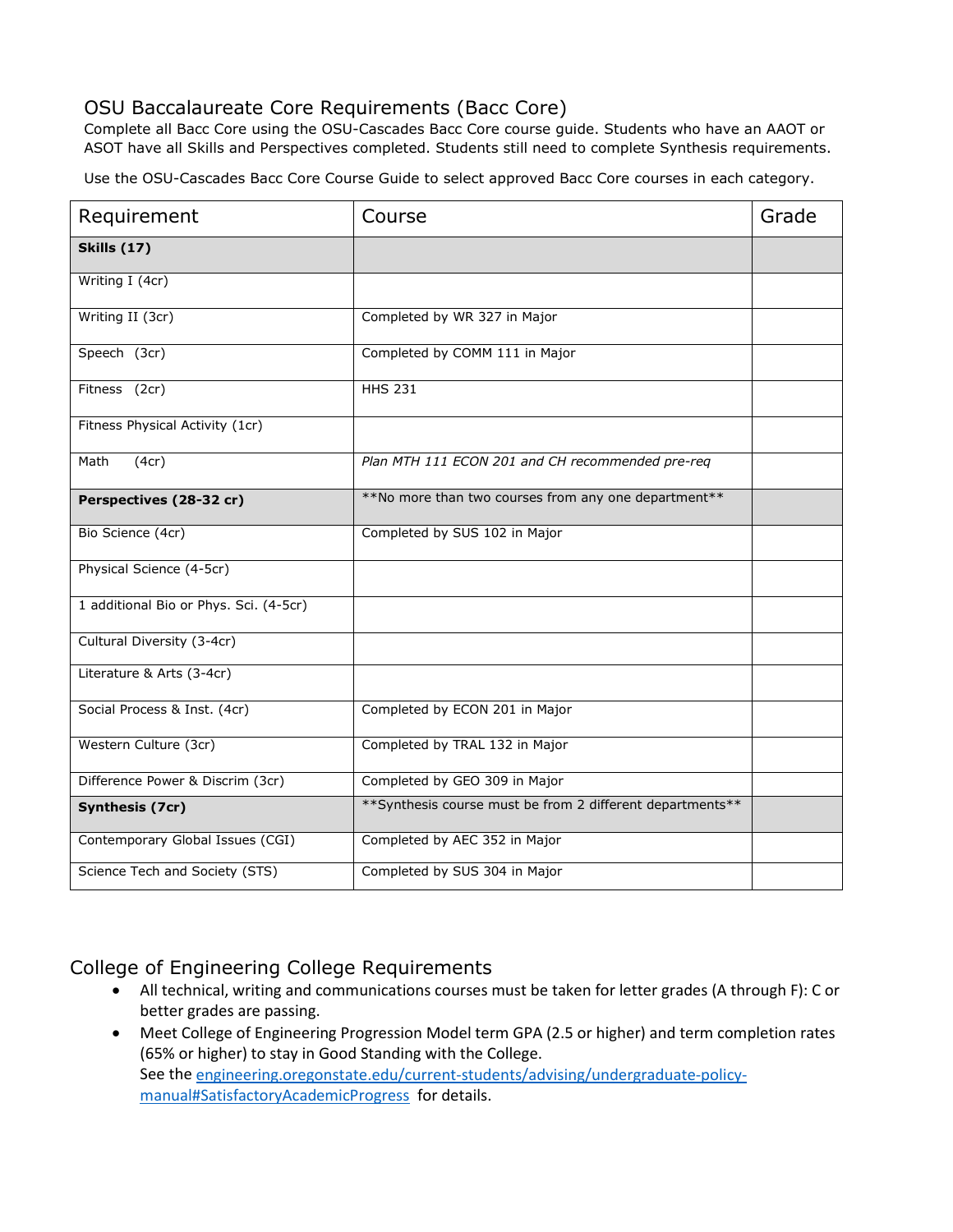## Outdoor Products Major Requirements (117 credits)

\*All courses in major must be graded C or better. All courses must be A-F grading

|                                                                                | Term              |
|--------------------------------------------------------------------------------|-------------------|
| Grade<br>Pre-req<br>Credits<br><b>Skills and Support Core (26cr):</b>          | F, W, S           |
| COMM 111 Public Speaking*<br>3<br>MTH 111 rec                                  | F                 |
| CH 121 Gen Chemistry<br>5<br>MTH 111 rec                                       |                   |
| ECON 201 Microeconomics*<br>$\overline{4}$                                     | F, W<br>W21 (EOY) |
| ENGR 248 Engineering Graphics and 3-D Modeling<br>3                            | W                 |
| ST 201 Intro to Statistics<br>$\overline{4}$<br>ST 201                         | S                 |
| ST 202 Intro to Statistics<br>4<br><b>WR121</b>                                | S, SU             |
| WR 327 Technical Writing*<br>3                                                 |                   |
| <b>Systems Approach Core (51cr):</b>                                           |                   |
| BA 101 Business Now (or sub BA161 and 162)<br>6                                | F(W,S)            |
| Soph standing<br>BA 260 Intro To Entrepreneurship<br>4                         | F, S              |
| ST 202<br>BA 357 Operations Management<br>4                                    | W, S              |
| <b>ECON 201</b>                                                                | F                 |
| BA 390 Marketing<br>4<br>Jr Standing                                           | W                 |
| DSGN 341 Design Thinking And Process Innovation<br>$\overline{4}$              | F                 |
| OP 101 Introduction To The Outdoor Products Industry<br>$\overline{4}$         | S                 |
| OP 231 Experiencing Outdoor Product Designs-water<br>$\overline{2}$            |                   |
| OP 232 Experiencing Outdoor Product Designs-winter<br>$\overline{2}$           | W                 |
| OP 233 Experiencing Outdoor Product Designs-land<br>2                          | F                 |
| OP 231, 232,                                                                   | F                 |
| OP 301 Product Ecosystem Connections<br>233<br>4<br>OP 301                     | W                 |
| OP 351 Outdoor Products Design and Development I<br>4<br>OP 351                | S                 |
| OP 352 Outdoor Products Design and Development II<br>$\overline{4}$<br>OP 352  | F                 |
| OP 353 Outdoor Product Failure<br>$\overline{4}$<br>OP 352                     | F                 |
| OP 360 Outdoor Products Branding, Merchandising And Sales<br>4                 |                   |
| <b>History and Ethics (6cr):</b>                                               |                   |
| TRAL 132 Foundations History Of Outdoor Adventure Professions*<br>3            | W                 |
| TRAL 352 Wilderness Management<br>3                                            | Online            |
| <b>Impact, Access and Social Justice (18cr):</b>                               |                   |
| <b>ECON 201</b><br>AEC 352 Environmental Economics and Policy*<br>3            | W                 |
| <b>WR 121</b><br>GEO 309 Environmental Justice*<br>3                           | S                 |
| SUS 102 Introduction To Environmental Science and Sustainability*<br>4         | F                 |
| SUS 304 Sustainability Assessment*<br>4                                        | W                 |
| TRAL 251 Recreation Resource Management<br>4                                   | Online            |
| <b>Experiential Learning (16cr):</b>                                           |                   |
| OP 101<br>OP 307 Pre-Intern Seminar<br>1                                       |                   |
| OP 307<br>OP 310 Practicum<br>3                                                | S                 |
| OP 307<br>OP 410 Internship<br>$\overline{4}$                                  | F                 |
| Sr. Standing<br>OP 450 Senior Capstone Outdoor Products WIC<br>$\overline{4}$  | F                 |
| <b>OP 450</b><br>OP 451 Senior Capstone Outdoor Products WIC<br>$\overline{4}$ | W22               |